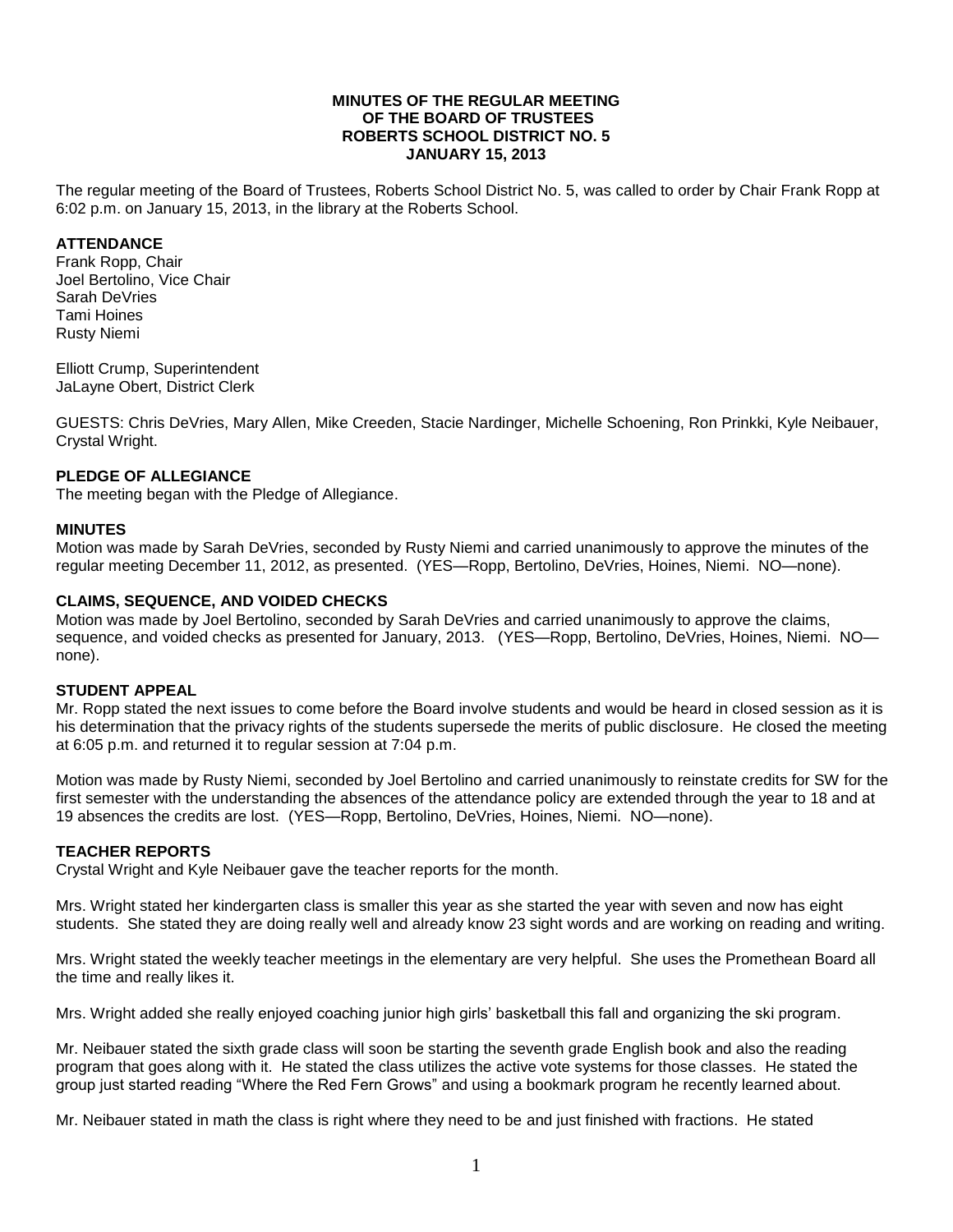Mrs. Hogan is an aide in that class and has been so helpful. He added in social studies they just finished a chapter on China and built the Great Wall of China with toothpicks.

Mr. Neibauer stated he is also teaching science for the seventh and eighth grades this year and the district purchased a new program that is really working well. It utilizing workbooks instead of textbooks and has really great labs to go with them.

Ms. Hoines asked if the teachers cross reference the math for the sixth and seventh grades to see if the sixth graders are ready for the seventh grade math.

Mr. Neibauer stated he did that more last year than he has this year but the mastery of the sixth grade in math is right where it should be.

Mr. Ropp asked Mrs. Wright if she could use more touch screen computers in the kindergarten room.

Mrs. Wright stated she is very happy with the two she has but could always use more.

## **FINANCIAL REVIEW**

Mrs. Obert presented an overview on the status of the budgets.

# **PUBLIC COMMENT**

Mary Allen stated she is co-authoring a history book about Roberts that is almost ready to go to print. She asked if the district wants to put in a pre-order for the book for history classes. She added the books would cost the district \$50.00 per copy when pre-ordered.

Mrs. Obert suggested ordering 20 copies of the book with REAP dollars so there would be enough for a classroom set.

## **NEW BUSINESS**

MHSA ANNUAL MEETING – Mr. Crump stated Ms. Reinhardt is the Athletic Director this year and in that capacity will be attending the annual meeting of the Montana High School Association in Missoula later this month. He stated the Board usually gives direction to our delegate on how to vote with the flexibility to change if the information received at the meeting shows otherwise.

Following are the proposals with administrative recommendations:

- 1. Proposal to Amend Executive Board's Authority to Grant Waivers Yes
- 2. Proposal to Amend Appeals Process By-Law Yes
- 3. Proposal to Amend Reclassification Timeline Yes
- 4. Proposal to Amend Cooperative Sponsorship Enrollment Limits **–** Talk to others at the meeting to decide
- 5. Proposal to Amend Cooperative Sponsorship Enrollment for Six-Player Football No
- 6. Proposal to Amend Wrestling Weight Classes Yes

FIREARM RAFFLE – Mr. Crump recommended the Board allow the junior class to hold a raffle for a rifle.

Motion was made by Rusty Niemi, seconded by Joel Bertolino and carried unanimously to approve a rifle raffle for the junior class. (YES—Ropp, Bertolino, DeVries, Hoines, Niemi. NO—none).

SCORE TABLE – Mr. Crump stated when attending the basketball tournament in Reed Point, Roly DeVries noticed their score table and has offered to pay half the cost of purchasing one for our gymnasium where his logo would be displayed. Mr. Crump asked if the Board would be interested in trying to find additional sponsors to purchase the score table.

The Board consensus was to see if there would be other individuals or groups interested in sponsoring a portion of the cost for the score table.

REVIEW EMERGENCY PROCEDURES – Mr. Crump stated he included a copy of the district's emergency procedures in the packet for the board's review. He stated we need to find a way to speed up the process of calling for assistance and perhaps we need to have a direct line to dispatch in case of an emergency. He stated the safety of our entry way doors and the location of the computer lab and library are also concerns.

Mike Creeden stated the science room should be enclosed instead of being all windows.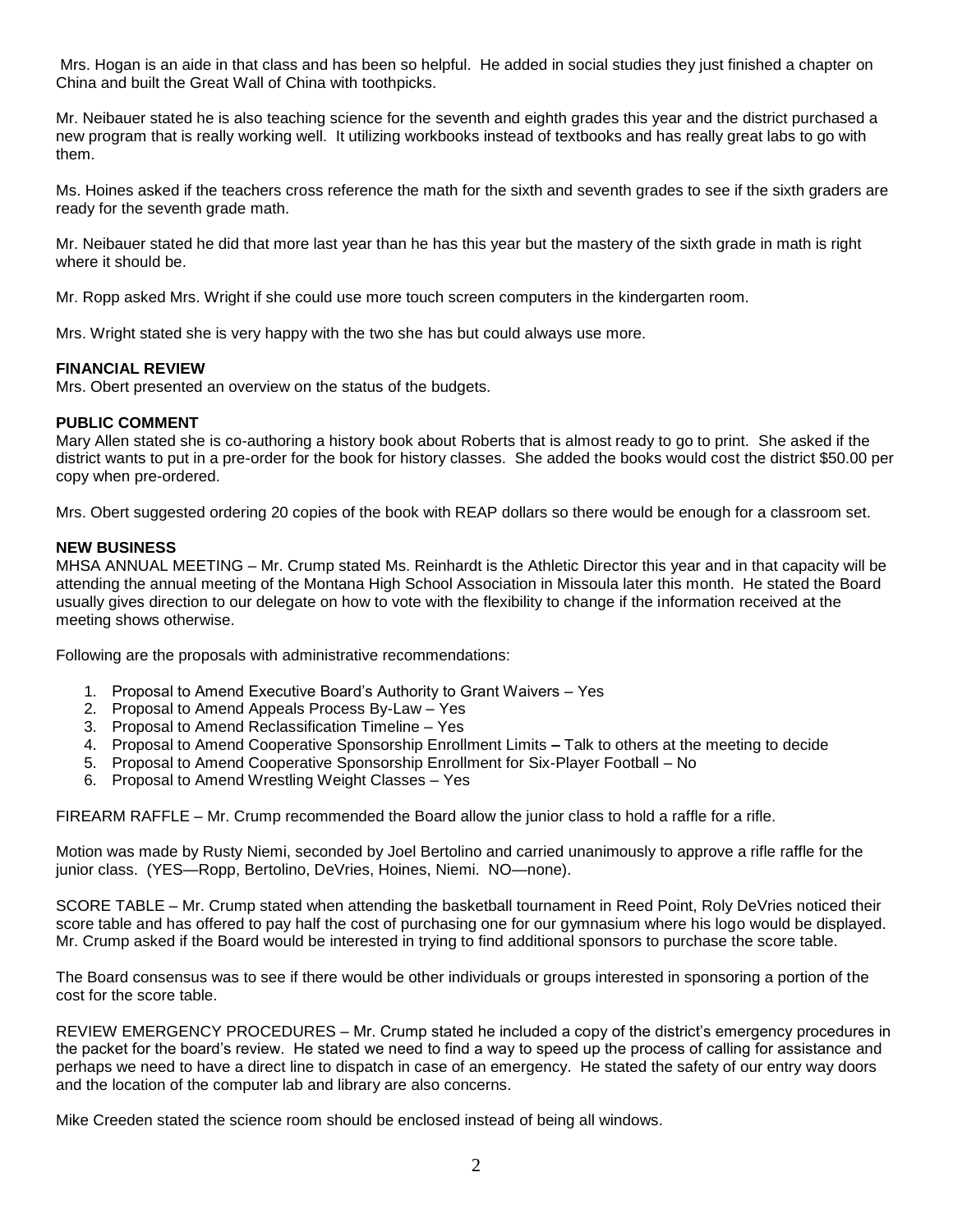Elta Ayre stated the computer lab and library are too accessible.

Chris DeVries stated the front doors could be locked and the side doors used for entry.

Mr. Niemi asked if there is a contingency plan if there is a problem. Mr. Crump stated a lockdown would be announced and the police department called.

Mr. Ropp asked Mr. Crump to discuss this with the teachers and rest of the staff and get their input.

#### **RECESS**

Mr. Ropp called for a recess at 8:15 p.m. and returned the meeting to regular session at 8:30 p.m.

## **OLD BUSINESS**

SAFE ROUTES TO SCHOOL—Mr. Ropp reported he had a good conversation with one of the engineers from Great West Engineering about the Safe Routes to School project and expressed his concerns with their report.

SCOREBOARD REPAIR – Mr. Crump stated the electricians came to see if they could figure out the problem with the scoreboards but couldn't locate anything that would make them shut off. Mr. Crump recommended the district start looking at trying to find sponsors to help purchase a new scoreboard for next year.

CLAIM REPORT – Mr. Crump reported that the claim filed by Mr. Creeden with the U.S. Department of Labor was found to be without merit and the Department investigator has closed the file. Mr. Creeden has rights of appeal, but at this time we do not have any information as to whether he will pursue this any further.

#### **SUPERINTENDENT REPORT**

PROGRAM UPDATE – Mr. Crump stated Roly DeVries suggested establishing a loading and unloading zone for team busses from other schools. He stated he will work with Mr. DeVries on that idea.

\_\_\_\_\_\_\_\_\_\_\_\_\_\_\_\_\_\_\_\_\_\_\_\_\_\_\_\_\_\_\_\_\_\_\_\_\_\_\_ \_\_\_\_\_\_\_\_\_\_\_\_\_\_\_\_\_\_\_\_\_\_\_\_\_\_\_\_\_\_\_\_\_\_\_\_\_\_

SCHOOL UPDATE – Mr. Crump stated our student count is at 114.

## **ADJOURNMENT**

Mr. Ropp adjourned the meeting at 8:50 p.m.

Board Chair **District Clerk Board Chair District Clerk**